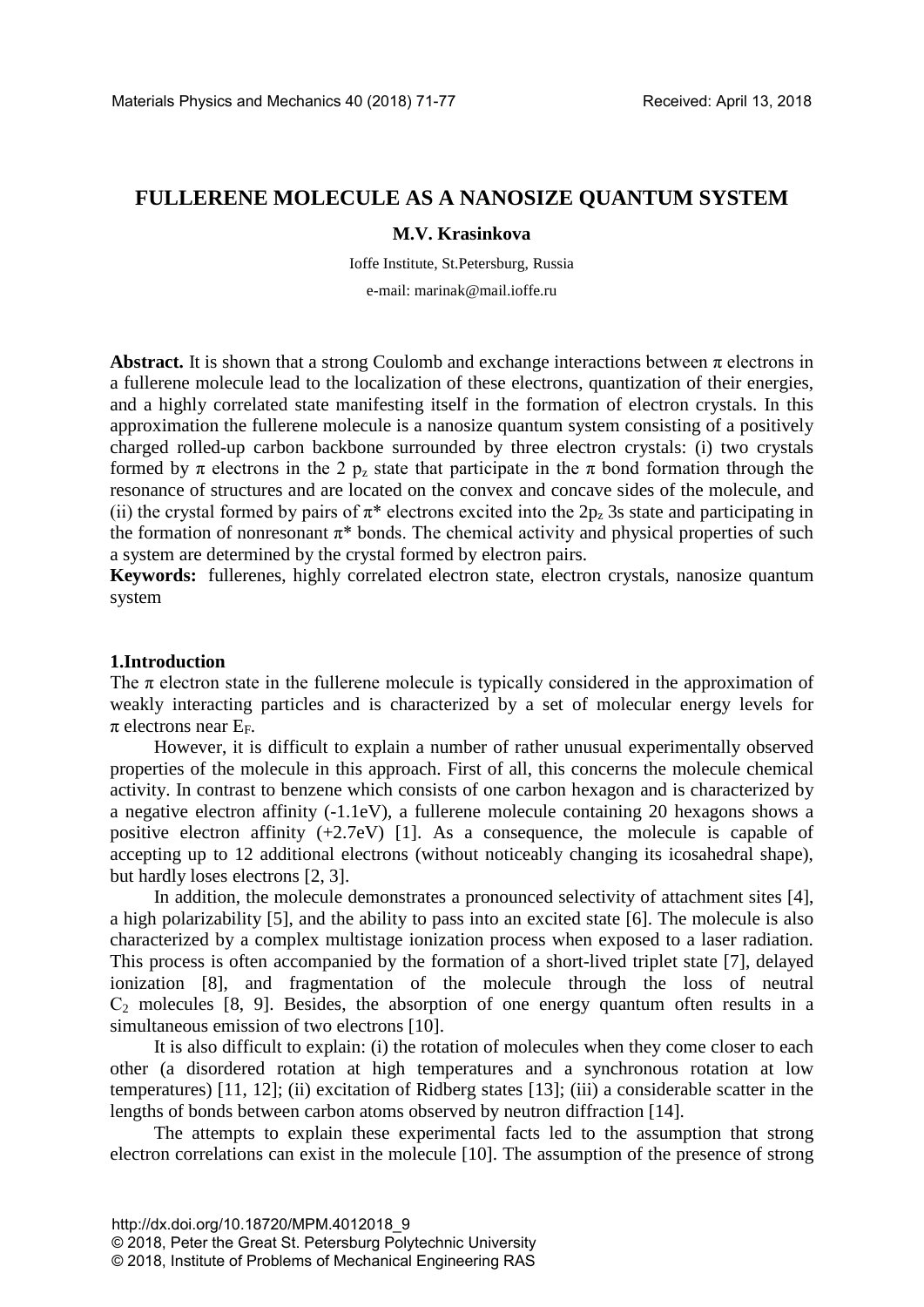intramolecular interactions resulted also from the observation of superconductivity in doped solid fullerenes [15]. However, the character of the interactions still remains unclear.

The hypothesis has recently been put forward [16] that the exchange and strong Coulomb interactions between  $\pi$  electrons in an atomically flat carbon monolayer (graphene) can lead to their strongly correlated state which manifests itself in the formation of electron crystals.

Since the basis of the fullerene molecule is a carbon monolayer with  $\pi$  electrons that perform the same function of resonant  $\pi$  bonding as in a flat monolayer, it can be supposed that the state of  $\pi$  electrons in the molecule must be similar to their state in the monolayer.

The goal of our study was to show that in the approximation of strongly interacting  $\pi$ electrons the fullerene molecule, as well as the flat carbon monolayer, is a quantum system with  $\pi$  electrons that form electron crystals.

## **2. Fullerene molecule in the approximation of strongly interacting**  $\pi$  **electrons**

It was shown in [16] that under the influence of exchange and strong Coulomb interactions between the  $\pi$  electrons these electrons are localized on carbon atoms and form a spinpolarized electron crystal on each side of the carbon backbone. It would seem that exactly the same state of  $\pi$  electrons and on the same terms as in [16] could also be expected in a fullerene molecule, since the molecule is formed by the rolled-up carbon monolayer. However, as also shown in [16], the process of rolling up of the carbon backbone under the condition of a strong interaction between electrons is accompanied by a change in the state of a part of  $\pi$  electrons: they are pushed out from the  $\pi$  electron crystal plane to the convex side of the curved carbon backbone and are excited from the  $2p_z$  state into the hybrid  $2p_z$ 3s one. The  $2p<sub>z</sub>3s$  state is more extended in space and is higher in energy. The carbon atoms to which such excited electrons belong pass into a new hybridization state  $sp^2 + 2p_z 3s$  (see Fig. 1).



**Fig. 1.** Two states of hybridization of carbon atom in the fullerene molecule:  $sp^2+2p_z$  (a) and  $sp^2+2p_z3s$  (b)

According to [16], the ordering of such excited carbon atoms in the lattice can be accompanied by the formation of nonresonant  $\pi$  bonds between neighboring atoms, i.e., the formation of pairs by the excited  $\pi$  electrons, and also the formation of quasi-1D crystals from these pairs. By analogy, it can be expected that quasi-1D  $\pi$ -electron pair crystals will be formed on the convex side of the fullerene molecule whose carbon backbone is rolled-up to a truncated icosahedron.

As for the two spin-polarized  $\pi$ -electron crystals in the 2 $p_z$  state, mentioned above, they will have a quasi-spherical shape in the fullerene molecule since they will repeat the shape of the carbon backbone. Under a strong Coulomb interaction between  $\pi$ -electrons the ratio of squares of radii for these quasi-spherical crystals will be determined by the equality of electron densities on both sides of the rolled-up backbone. In order to achieve this equality of densities, a part of  $\pi$  electrons of the internal electron crystal must pass to the convex side of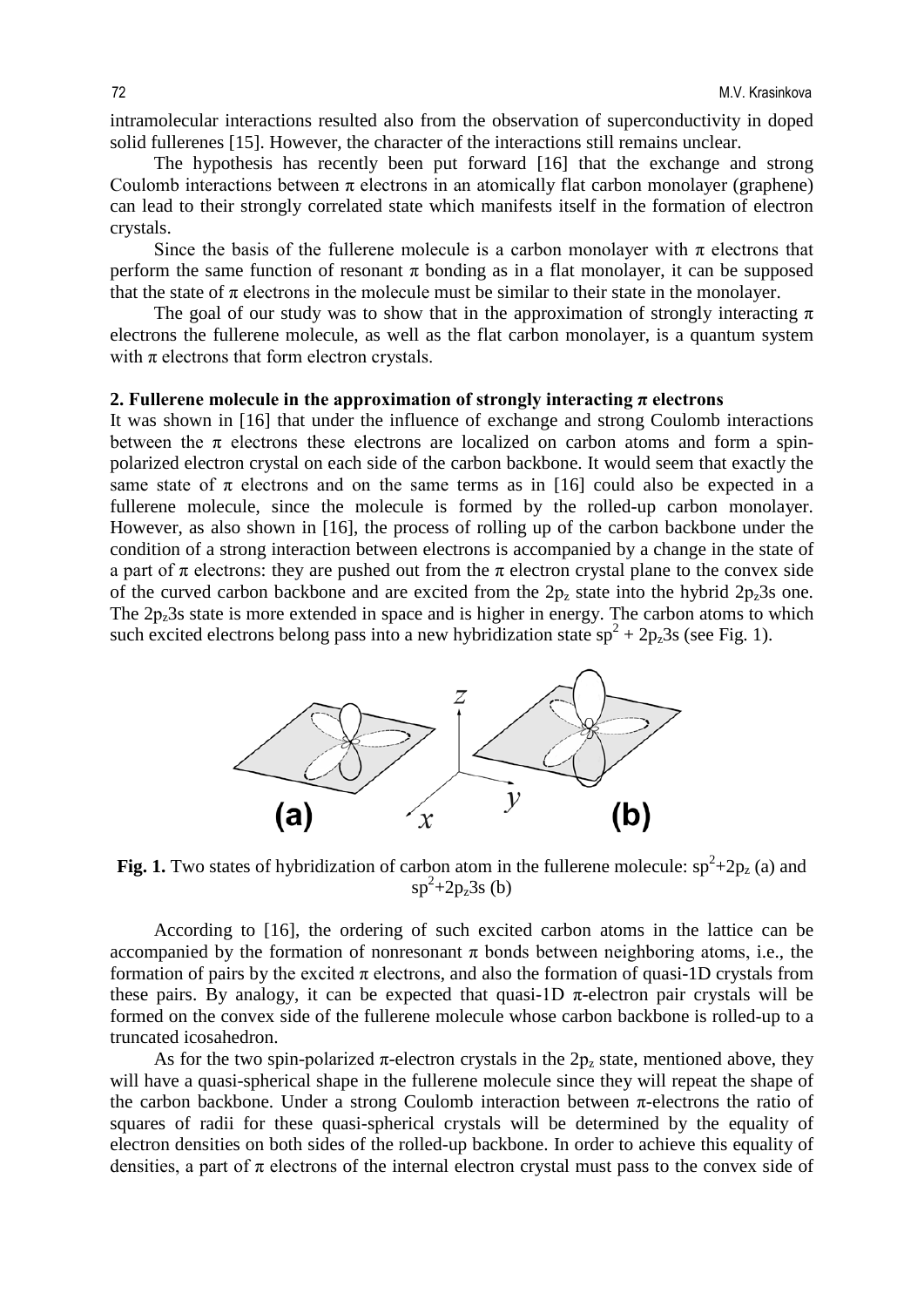the molecule and must be excited into the hybrid  $2p_z$  3s state (Fig. 1). Thus, the number of  $\pi$ electrons on two sides of the carbon backbone of the molecule will be different.

It is possible to find the number of such excited  $\pi$  electrons and their location in the fullerene molecule by constructing resonant structures of the Kekule type. It is known that the number of such structures for the fullerene molecule is very high. However, if we take into account the spin ordering of  $\pi$  electrons which arises due to the exchange interaction between them, the number of such resonant structures for the molecule decreases to nine. One of such structures is presented in Fig. 2a, where the projection diagram of the molecule is shown.



**Fig. 2.** Projection diagram of fullerene molecule: a) One of resonance structures of the molecule. Black circles show the carbon atoms the  $\pi$  electrons of which participate in resonant  $\pi$  bonding. Open circles are carbon atoms the  $\pi^*$  electrons of which do not participate in resonant  $\pi$  bonding. Double and single lines denote double ( $\sigma + \pi$ ) and single bonds  $(σ)$  of the resonant bond state, respectively. Heavy lines correspond to double bonds between excited carbon atoms ( $\sigma + \pi^*$ ). Dashed lines are single bonds between excited and unexcited atoms  $(\sigma)$ . The arrows show the electron spin direction. b) Schematic representation of distortions of hexagons and pentagons, and the arrangement of quasi-1D crystal formed by  $\pi^*$  electron pairs. Single lines correspond to resonant bonds, dashed lines are single  $\sigma$  bonds, and heavy lines show double nonresonant bonds ( $\sigma + \pi^*$ )

The construction of such resonant structures which differ only in the arrangement of double and single bonds proved to be surprisingly informative. It allowed us to determine the multiplicity and, hence, the length of each of 90 bonds and their location in the molecule. The bond multiplicity was calculated from the frequency of occurrence of double and single bonds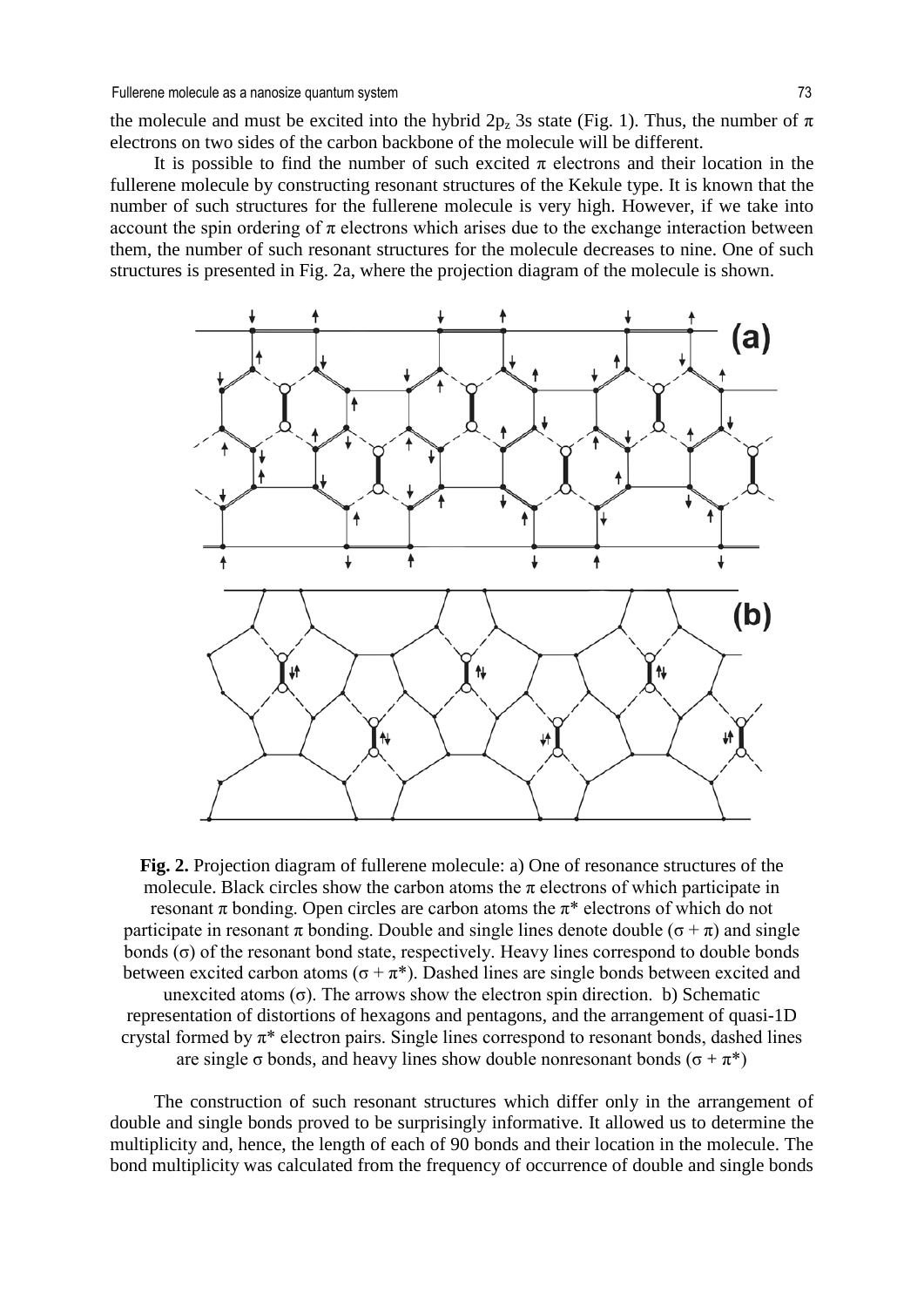in nine resonant structures. The bond length was determined by extrapolating the known bond lengths in benzene and graphite under the assumption of a linear dependence of the length on multiplicity. Certainly, the accuracy of determining the bond length in this way is not high, but, as will be seen below, the accurate estimation of the bond lengths was not as important as revealing of the fact that there is a scatter in the bond lengths. The calculated scatter in the lengths and multiplicities is presented in Table 1.

| Bond multiplicity | Number of bonds | Bond length, $\AA$ |
|-------------------|-----------------|--------------------|
| 1.0               | 24              | 1.52               |
| 1.14              | 18              | 1.48               |
| 1.29              | 12              | 1.43               |
| 1.50              | 12              | 1.41               |
| 1.57              | 12              | 1.37               |
| 1.85              | 6               | 1.35               |
| 2.00              | 6               | 1.33               |

Table 1. Scatter in lengths and multiplicities of bonds

It can be seen that most of the bonds (60 of 90) are characterized by different nonintegral multiplicities, which points, in particular, to a non-equivalence of positions of carbon atoms in the fullerene molecule. The remaining 30 bonds proved to be either double bonds with a nonresonant  $\pi$  bond (6) or single bonds (24). The scatter in the bond lengths also points to distortions of all hexagons and pentagons, except for two hexagons located at opposite points of the molecule. Their planes are parallel to each other and perpendicular to the same axis passing through their centers. These two undistorted hexagons with a bond multiplicity of  $\sim$ 1.30 and a bond length of  $\sim$ 1.43 Å form as if two poles of the fullerene molecule. In Fig. 2a, b these hexagons are developed on the plane and form the lines that limit the projection diagram of the molecule from above and below.

The presence of distorted hexagons and pentagons means that the fullerene molecule is not a regular truncated icosahedron. It can be seen from Fig. 2b that double and single bonds, i.e., the shortest and longest bonds, are located in the equatorial region relative to the molecule poles which are formed by two undistorted hexagons. It can also be seen that each distorted pentagon contains two single bonds belonging to one and the same carbon atom. This atom differs from the neighboring ones: the spin direction of its  $\pi$  electron cannot be determined because the spin directions of the neighboring electrons are oppositely directed (Fig. 3). In other words, the  $\pi$  electron of this atom cannot be spin-ordered relative to the  $\pi$ electrons of neighboring atoms and, hence, cannot take part in resonant  $\pi$  bonding.

It is this  $\pi$  electron that will be pushed out by the Coulomb interaction with the remaining  $\pi$  electrons of spin-polarized electron crystals and will be excited into the hybrid 2p<sub>z</sub>3s state (Fig. 1). There will be 12 of such excited  $\pi$  electrons. Under the influence of the same Coulomb repulsion, each excited  $\pi$  electron will be forced to occupy only one of two hybrid 2p<sub>z</sub>3s states located on the convex side of the molecule. As a result, the total number of electrons on the convex side of the molecule will exceed by 12 electrons their number on the concave side, i.e., there will be 36 electrons on the convex side and 24 electrons on the concave one. In all probability, this difference will ensure the equality of electron densities on both sides of the rolled-up carbon backbone under the conditions of a strong Coulomb interaction between electrons.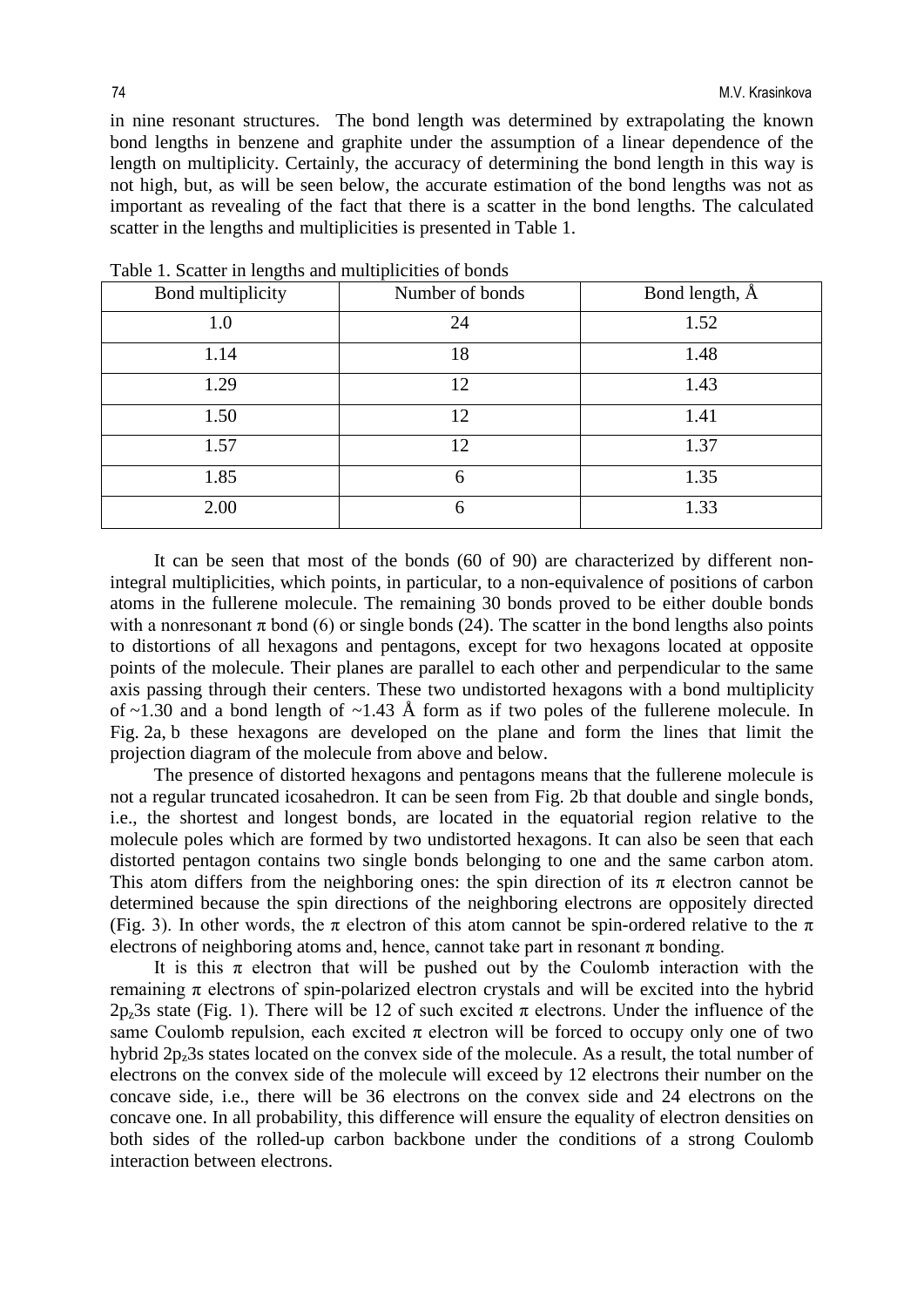

**Fig. 3.** Fragment of projection diagram of fullerene molecule. Impossibility of spin ordering of  $\pi$  electrons of carbon atoms (C<sub>1</sub> and C<sub>2</sub>) at pentagon apexes is demonstrated.  $\pi^*$  electrons can form only a  $\pi^*$  bond between these atoms

In order to distinguish between the excited  $\pi$  electrons and the  $\pi$  electrons forming the resonant  $\pi$  bonds, we will denote them as  $\pi^*$  electrons, and the bonds they form will be denoted as  $\pi^*$  bonds.

The ordered arrangement of distorted pentagons and hexagons leads to an ordered arrangement of  $\pi^*$  bonds between excited carbon atoms and, hence, an ordered arrangement of  $\pi^*$  electron pairs. As a result, a quasi-1D crystal from  $\pi^*$  electron pairs is formed in the equatorial region of the molecule. Such a crystal consists of six electron pairs and has a peculiar zigzag-like shape (Fig. 2b).

The  $\pi^*$ -electron pairs of this quasi-1D crystal form negatively charged "protrusions" on the molecule surface that increase the diameter of the fullerene molecule in its equatorial region. This unscreened  $π^*$ -electron pair crystal, along with the unscreened  $π$ -electron crystal and unscreened (in some places) carbon ions, make the electric field around the molecule highly inhomogeneous.

The crystallization of all  $\pi$  and  $\pi^*$  electrons which are in definite quantum states (2p<sub>z</sub>) and  $2p<sub>z</sub>3s$ , respectively) makes the fullerene molecule a nanoscale quantum system of  $\sim$ 10 Å in diameter. The system consists of a positively charged rolled-up carbon backbone (including 12 excited carbon atoms) and the three electron crystals considered above. In contrast to the extremely unstable quantum system of a flat carbon monolayer [16], the quantum system of the fullerene molecule is stable. This stability is first of all due to the presence of the  $\pi^*$  electron pair crystal on the convex surface of the fullerene molecule. This crystal (i) lowers the free energy of the system by the amount of energy of  $\pi^*$  bonds, (ii) ensures the equality of electron densities on both sides of the rolled-up carbon backbone, (iii) partly screens the underlying  $\pi$ -electron crystal from external influences, (iv) converts the molecule from a radical to a non-radical (by pairing  $\pi^*$  electrons).

#### **3. On properties of a nanosize quantum fullerene system**

The consideration of the quantum fullerene system structure described above and the state of  $\pi$  electrons in it leads to some conclusions on its chemical and physical properties. Below we compare the properties predicted by our model with the properties observed experimentally.

As shown above, the carbon backbone rolling up under the conditions of exchange and Coulomb interactions between  $\pi$  electrons is accompanied by distortions of hexagons and pentagons and, hence, a significant scatter in bond lengths. Neutron scattering experiments with crystalline fullerene at low temperatures [14] confirm the presence of a scatter in the bond lengths. It turns out that the lengths of the bonds shared by two hexagons and hexagonpentagon lie in the ranges  $1.366 - 1.412$  Å and  $1.420 - 1.487$  Å, respectively. These values somewhat differ from the calculated ones (see Table 1). However, an exact coincidence in the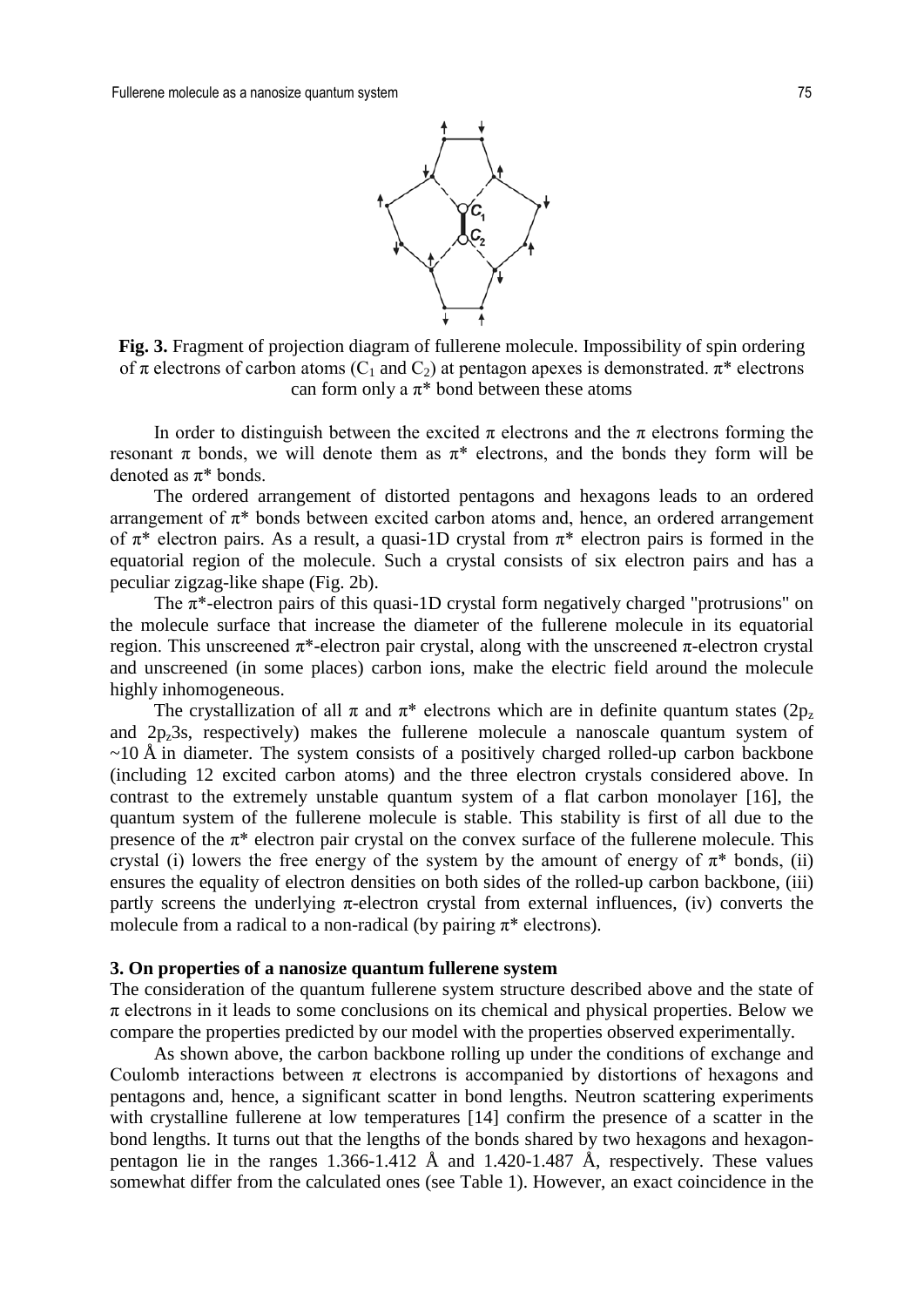bond lengths cannot be expected because, on the one hand, the calculation of the bond length from its multiplicity is inaccurate and, on the other hand, the accuracy of the neutron scattering data can be affected by a permanent rotation of molecules relative to each other in the crystalline phase.

It is fairly obvious that the chemical activity of the quantum system should be determined by the electron crystal formed by pairs of  $\pi^*$  electrons which are in the 2p<sub>z</sub>3s state and are the farthest from the carbon backbone and less tightly bound to it than the  $\pi$  electrons in the  $2p<sub>z</sub>$  state (the difference in bond energies depends on the energy of the 3s state for carbon atom and is likely to be several electron volts). Since the hybrid  $2p_z3s$  states of excited atoms are occupied incompletely, the electron affinity of this system must be positive. Moreover, in accordance with the number of free hybrid states on the convex side of the molecule, the system can be capable of accepting at least 12 more electrons. This conclusion agrees well with the experimental observation of a positive electron affinity [1] and the attachment of 12 electrons not accompanied by noticeable changes in the molecule shape [2].

The presence of  $\pi^*$  electrons must lead to a decrease in the work function of electron at the sites of their localization and also to a nonhomogeneity of the work function on the molecule surface. The location of  $\pi^*$  electrons only in the equatorial region of the molecule must result in a highly nonhomogeneous polarizability of the molecule and also the selectivity of attachment sites for other atoms. All these features were observed experimentally [4, 5].

Because of the presence of  $\pi^*$ -electron pairs, simultaneous emission of two electrons of one pair can occur at absorption of one quantum of energy. In all probability, this was observed in [10] and is known as a double photoemission.

Since  $\pi^*$  electrons belong to excited carbon atoms which are strongly coupled to each other via double bonds ( $\sigma + \pi^*$ ) but are coupled much weaker to the carbon backbone (via single  $\sigma$  bonds) (Fig. 3), the molecule ionization can result in a simultaneous loss of two excited atoms. Perhaps that is why a molecule fragmentation with a loss of  $C_2$  was observed during its ionization [9].

In addition to the twelve  $2p<sub>z</sub>3s$  states on the convex side of the molecule, there are 12 completely unoccupied similar states on the concave side. Therefore, if an additional electron is accepted by the molecule, it can occupy one of free states, and then (in the case of  $\pi^*$  bond rupture) triplet electron pair can appear in an excited carbon atom (in accordance with the Hund's rule for hybrid state filling). However, such a triplet state in the fullerene molecule will be extremely unstable due to a strong Coulomb repulsion of the accepted electron from the electron crystal formed by  $\pi$  electrons on the concave side of the molecule. Such instability of the triplet state can apparently explain the observation of a short-lived highly reactive triplet state that appeared during electron bombardment of a fullerene molecule [7].

A strong nonhomogeneity of the electric field on the surface of the quantum fullerene system can result in a Coulomb interaction between molecules as they approach each other, i.e., the so-called configuration forces which depend on the mutual arrangement of charges in neighboring molecules arise. Possibly, these forces can cause clustering of molecules and their rotation when they come nearer to each other, which was observed in [11, 12]. Besides, the Coulomb interaction between molecules must also promote the crystallization of molecules in the structures which are more typical of ionic crystals, which is also observed experimentally (fcc at room temperature and sc at low temperatures) [14].

As for the magnetic properties of the quantum fullerene system in which there are no unpaired  $\pi$  electrons, the system can show only the diamagnetism associated with the orbital rotation of π electrons forming resonant bonds, like in a flat carbon monolayer [16]. However, the diamagnetic susceptibility of a fullerene molecule must be very weak because the curvature of the carbon backbone violates the parallelism of the planes of electron rotation